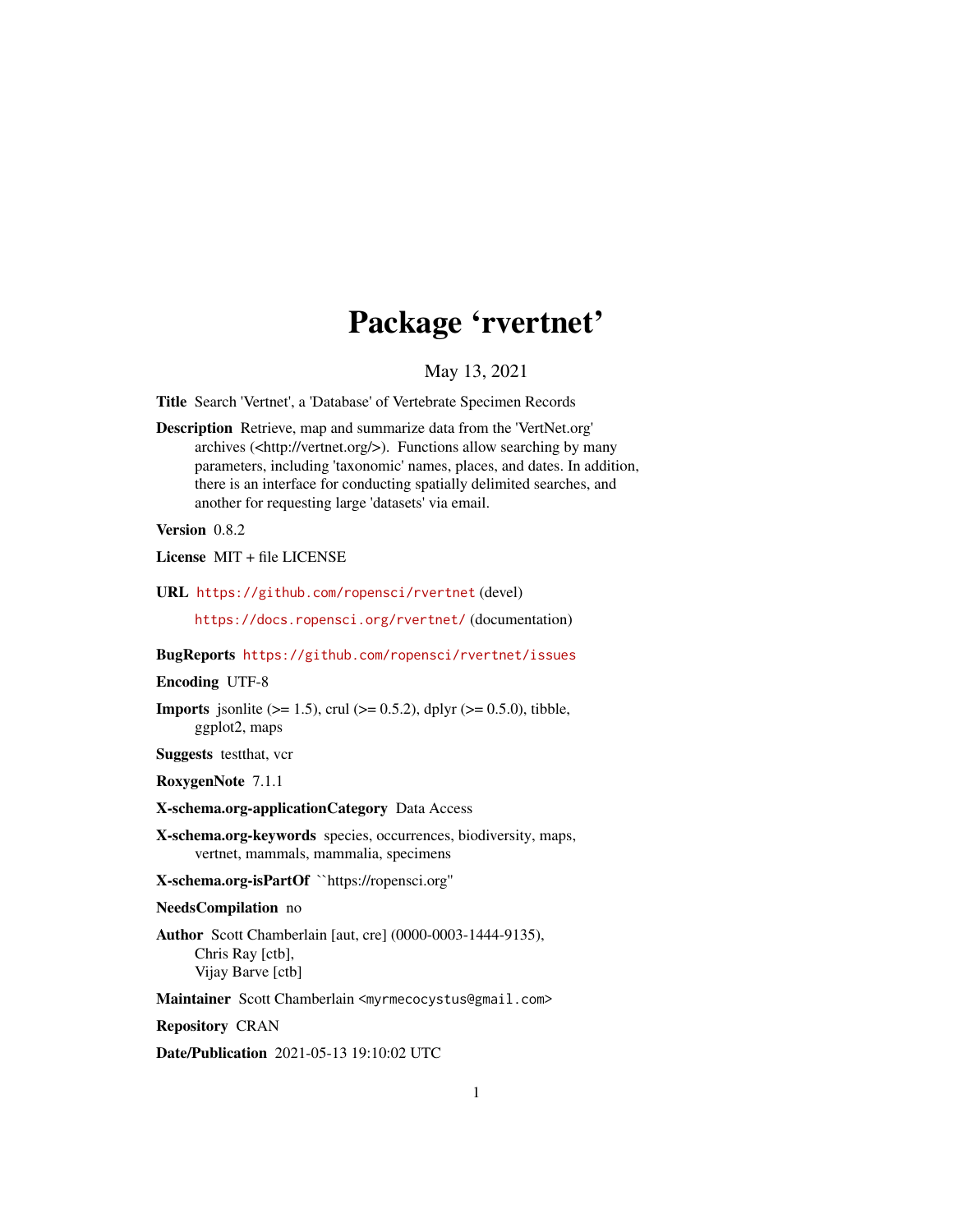### <span id="page-1-0"></span>R topics documented:

| Index |  |
|-------|--|

rvertnet-package *Search VertNet archives using R*

#### Description

There are a variety of ways to search VertNet

#### Search by term

Search for *Aves* in the state of *California*, limit to 10 records, e.g.:

searchbyterm(class = "Aves",state = "California",lim = 10,verbose = FALSE)

Search for *Mustela nigripes* in the states of *Wyoming* or *South Dakota*, limit to 20 records, e.g.:

searchbyterm(genus = "Mustela", specificepithet = "nigripes", state = "(wyoming OR south dakota)",limit = 20,verbose=FALSE)

#### Big data

Specifies a termwise search (like searchbyterm()), but requests that all available records be made available for download as a tab-delimited text file.

bigsearch(genus = "ochotona",rf = "pikaRecords",email = "big@search.luv")

#### Spatial search

 $s$ patialsearch(lat = 33.529,lon =  $-105.694$ , radius = 2000,limit = 10, verbose = FALSE)

#### Full text search

Find records using a global full-text search of VertNet archives. vertsearch(taxon = "aves",state = "california")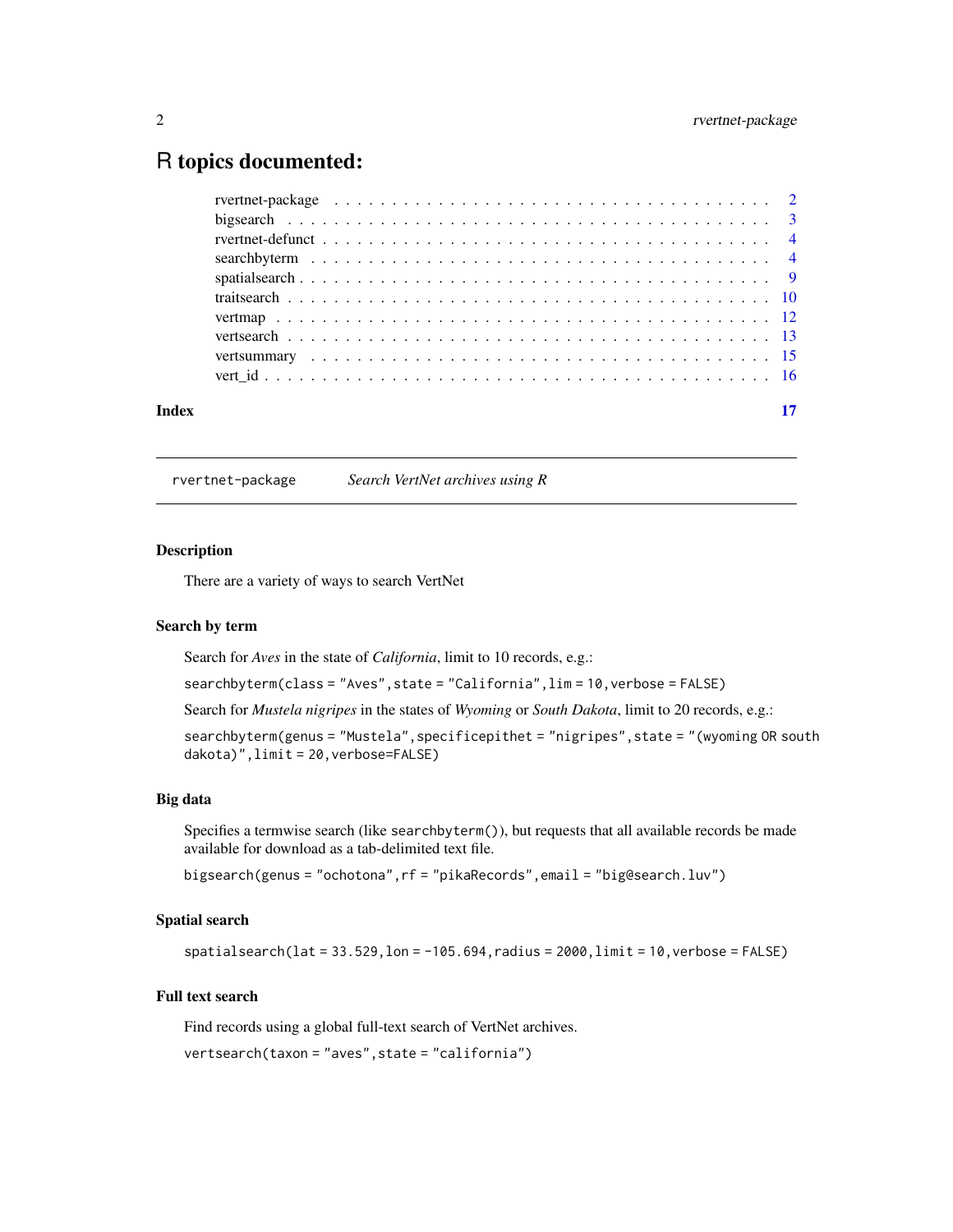#### <span id="page-2-0"></span>bigsearch 3

#### No results?

It's possible to get no results when requesting data from VertNet, then run the same function again 10 seconds later, and you do get a result. I'm not sure why this is, something having to do with Vertnet's infrastucture that I'm not aware of. Point is, if you are sure you haven't made any mistakes with the parameters, etc., then simply run the function call again.

<span id="page-2-1"></span>bigsearch *Request to download a large number of VertNet records.*

#### Description

Specifies a term-wise search (like [searchbyterm](#page-3-1)) and requests that all available records be made available for download as a tab-delimited text file.

#### Usage

bigsearch(..., rfile, email, messages = TRUE, callopts = list())

#### Arguments

| $\cdots$ | arguments, must be named, see searchbyterm() for details                                                       |
|----------|----------------------------------------------------------------------------------------------------------------|
| rfile    | A name for the results file that you will download (character). Required.                                      |
| email    | An email address where you can be contacted when your records are ready for<br>download (character). Required. |
| messages | (logical) Print progress and information messages. Default: TRUE                                               |
| callopts | (named list) Curl arguments passed on to crul::verb-GET                                                        |

#### Details

[bigsearch](#page-2-1) allows you to request records as a tab-delimited text file. This is the best way to access a large number of records, such as when your search results indicate that >1000 records are available. You will be notified by email when your records are ready for download.

#### Value

Prints messages on progress, but returns NULL

#### Reading data

We suggest reading data in with data.table::fread() - as it's very fast for the sometimes large datasets you will get from using this function, and is usually robust to formatting issues.

#### References

https://github.com/VertNet/webapp/wiki/The-API-search-function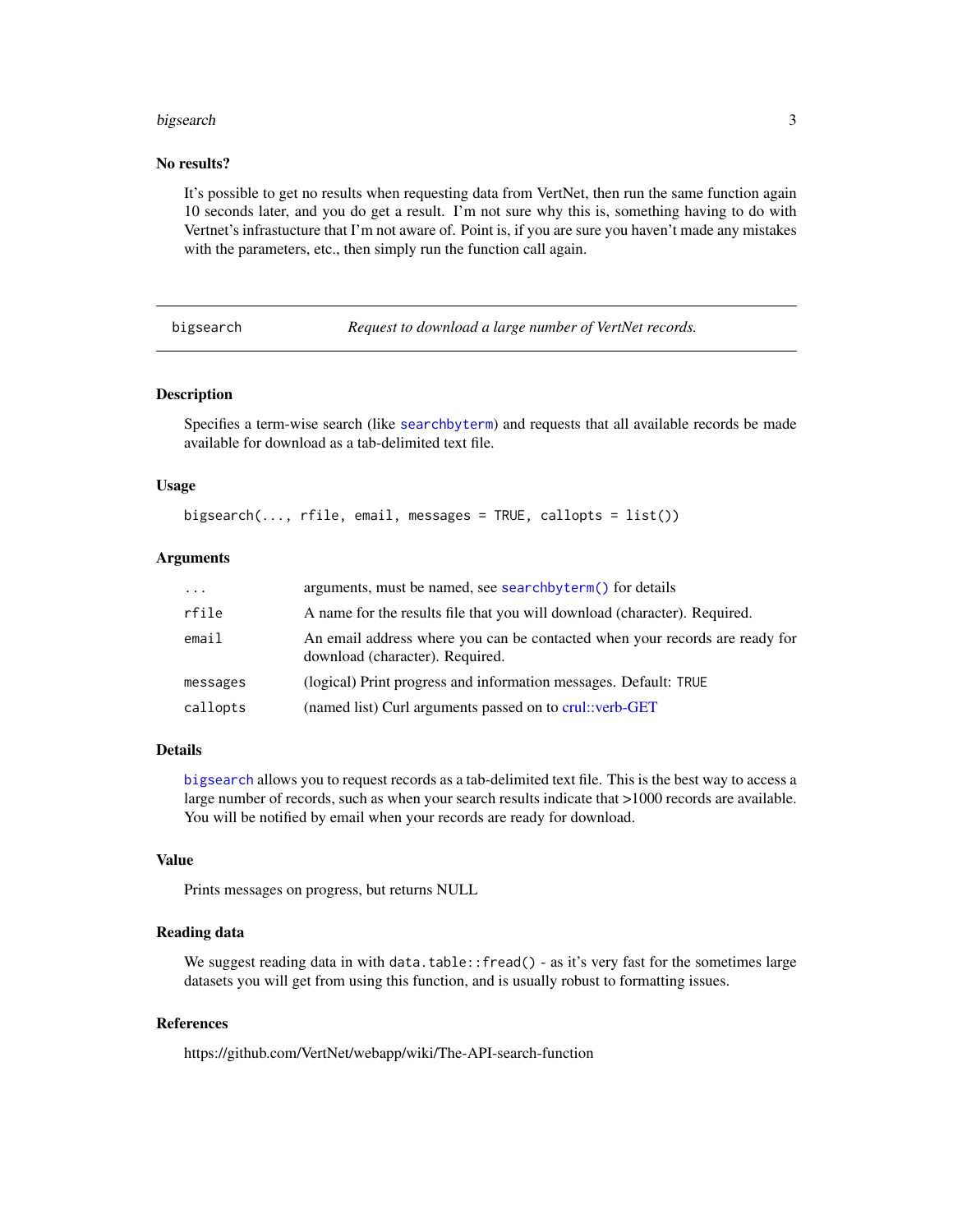#### Examples

```
## Not run:
# replace "big@search.luv" with your own email address
bigsearch(genus = "ochotona", rfile = "pikaRecords", email = "big@search.luv")
# Pass in curl options for curl debugging
bigsearch(genus = "ochotona", rfile = "pikaRecords",
  email = "big@search.luv", verbose = TRUE)
# Use more than one year query
bigsearch(class = "aves", year = c(">=1976", "<=1986"),
          rfile = "test-bigsearch1", email = "big@search.luv")
## End(Not run)
```
rvertnet-defunct *Defunct functions in rvertnet*

#### **Description**

- [vertavailablemaps](#page-0-0): Function is now defunct, i.e., not available anymore.
- [vertlocations](#page-0-0): Function is now defunct, i.e., not available anymore.
- [vertoccurrence](#page-0-0): Function is now defunct, i.e., not available anymore.
- [vertoccurrencecount](#page-0-0): Function is now defunct, i.e., not available anymore.
- [vertproviders](#page-0-0): Function is now defunct, i.e., not available anymore.
- [verttaxa](#page-0-0): Function is now defunct, i.e., not available anymore.

<span id="page-3-1"></span>searchbyterm *Search by term*

#### Description

Flexible search for records using keywords/terms

#### Usage

```
searchbyterm(
  ...,
 limit = 1000,
 compact = TRUE,
 messages = TRUE,only_dwc = TRUE,callopts = list())
```
<span id="page-3-0"></span>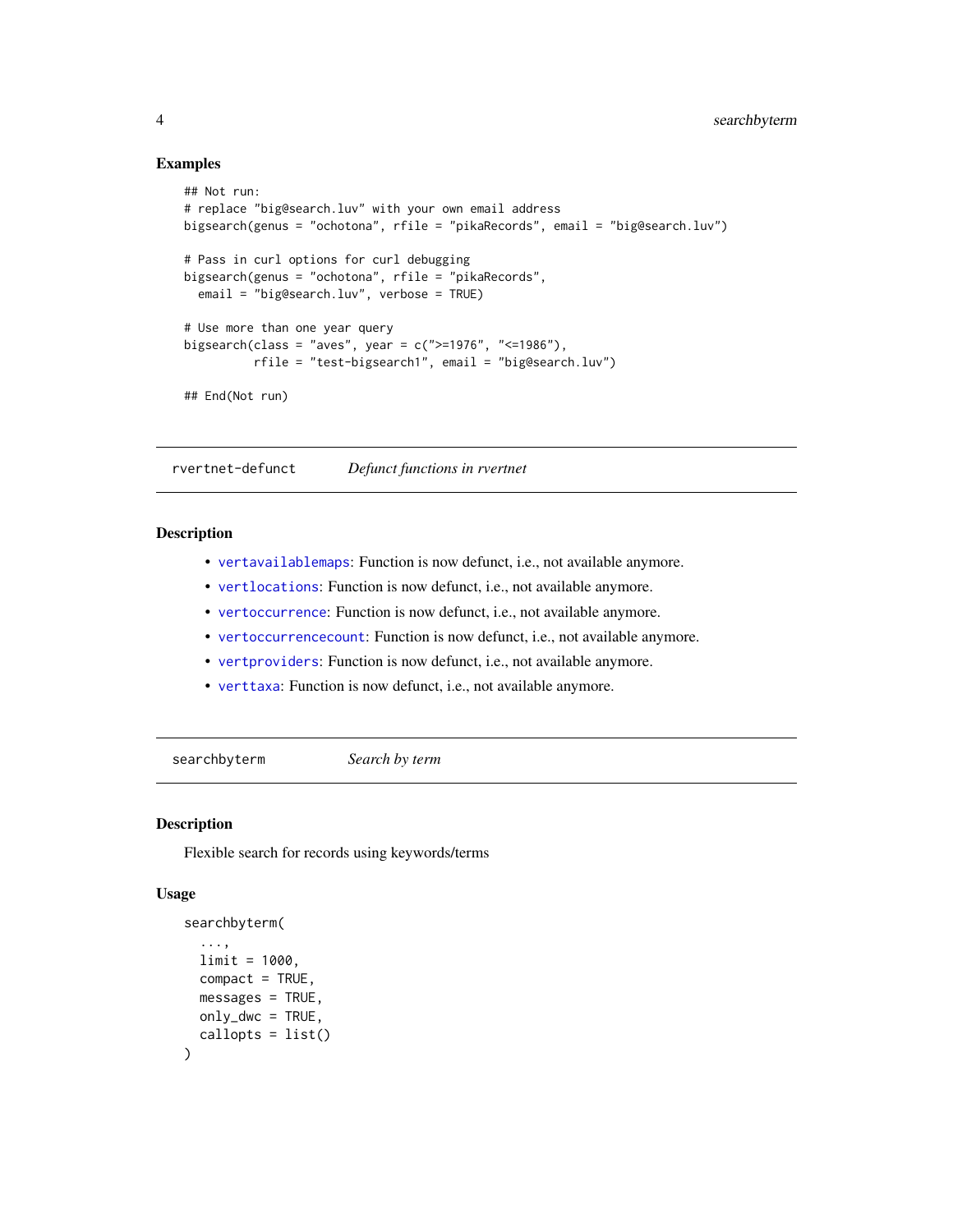#### <span id="page-4-0"></span>searchbyterm 5

#### **Arguments**

| .        | arguments, must be named, see section Parameters for details. Multiple inputs<br>to a single parameter are supported, but you have to construct that string yourself<br>with AND or OR operators; see examples below.                       |
|----------|---------------------------------------------------------------------------------------------------------------------------------------------------------------------------------------------------------------------------------------------|
| limit    | (numeric) Limit on the number of records returned. If $>1000$ results, we use a<br>cursor internally, but you should still get up to the results you asked for. See also<br>bigsearch() to get larger result sets in a text file via email. |
| compact  | (logical) Return a compact data frame                                                                                                                                                                                                       |
| messages | (logical) Print progress and information messages. Default: TRUE                                                                                                                                                                            |
| only_dwc | (logical) whether or not to return only Darwin Core term fields. Default: TRUE                                                                                                                                                              |
| callopts | (named list) Curl arguments passed on to crul::verb-GET                                                                                                                                                                                     |

#### Details

searchbyterm() builds a query from input parameters based on Darwin Core (dwc) terms (for the full list of terms, see https://code.google.com/p/darwincore/wiki/DarwinCoreTerms).

#### Value

A list with two slots:

- meta: a named list of metadata for the search results
- data: a data frame of search results, columns vary

#### Parameters

All these parameters can be passed in to searchbyterm(). All others will be silently dropped.

See https://github.com/VertNet/webapp/wiki/The-API-search-function for more details

#### taxon

- kingdom (character) Taxonomic kingdom
- phylum (character) Taxonomic phylum
- class (character) Taxonomic class
- order (character) Taxonomic order
- family (character) Taxonomic family
- genus (character) Taxonomic genus
- specificepithet (character) Taxonomic specific epithet, e.g. (sapiens in Homo sapiens)
- infraspecificepithet (character) Taxonomic infraspecific epithet
- scientificname (character) scientific name
- vernacularname (character) a verncular name

#### event

• year (numeric) Year or range of years designated by comparison operators "<", ">", "<=" or ">=". You can pass in more than one of these queries, in a vector. See example below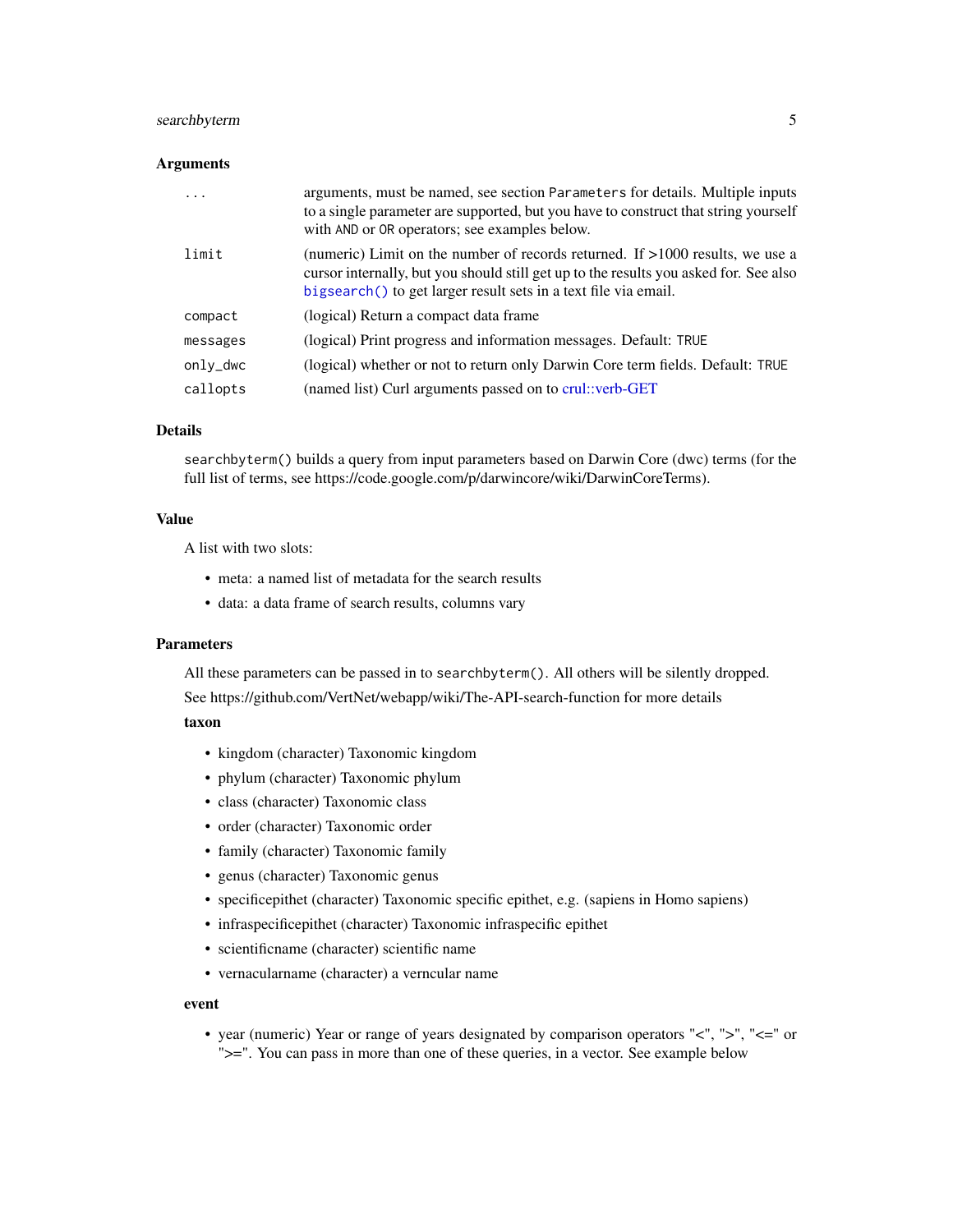- month (numeric) month or range of months designated by comparison operators "<", ">", " $\leq$ =" or ">=". You can pass in more than one of these queries, in a vector. See example below
- day (numeric) day or range of days designated by comparison operators " $\lt$ ", " $\gt$ ", " $\lt =$ " or ">=". You can pass in more than one of these queries, in a vector. See example below
- eventdate Event date associated with this occurrence record; yyyy-mm-dd or the range yyyymm-dd/yyyy-mm-dd (character)

#### record level

- institutioncode (character) Code name for the provider/institution of record
- occurrenceid (character) Provider's unique identifier for this occurrence record
- catalognumber (character) Provider's catalog number or other ID for this record
- collectioncode (character) collection code
- license (dcterms:license) license string
- iptlicense (eml:intellectualRights) license string
- basisofrecord (character) one of PreservedSpecimen, FossilSpecimen, MaterialSample, Occurrence, MachineObservation, HumanObservation
- hasmedia (logical) Record also references associated media, such as a film or video
- isfossil (logical) dwc:basisOfRecord is FossilSpecimen or collection is a paleo collection
- haslicense (logical) dcterms:license or eml:intellectualRights has a license designated

#### identification

- typestatus (character) a type status
- hastypestatus (logical) type status known or not

#### occurrence

- iptrecordid (character) (same as dwc:occurrenceID)
- recordedby (character) Collector name
- recordnumber (character) record number
- fieldnumber (character) field number
- establishmentmeans (character) establishment means
- wascaptive (logical) (dwc:establishmentMeans or occurrenceRemarks suggests it was captive)
- wasinvasive (logical) (was the organism recorded to be invasive where and when it occurred)
- sex (character) standardized sex from original sex field or extracted from elsewhere in the record
- lifestage (character) lifeStage from original sex field or extracted from elsewhere in the record
- preparations (not sure what this means)
- hastissue (logical) Record is likely to reference tissues
- reproductive condition (not sure what this means)

#### location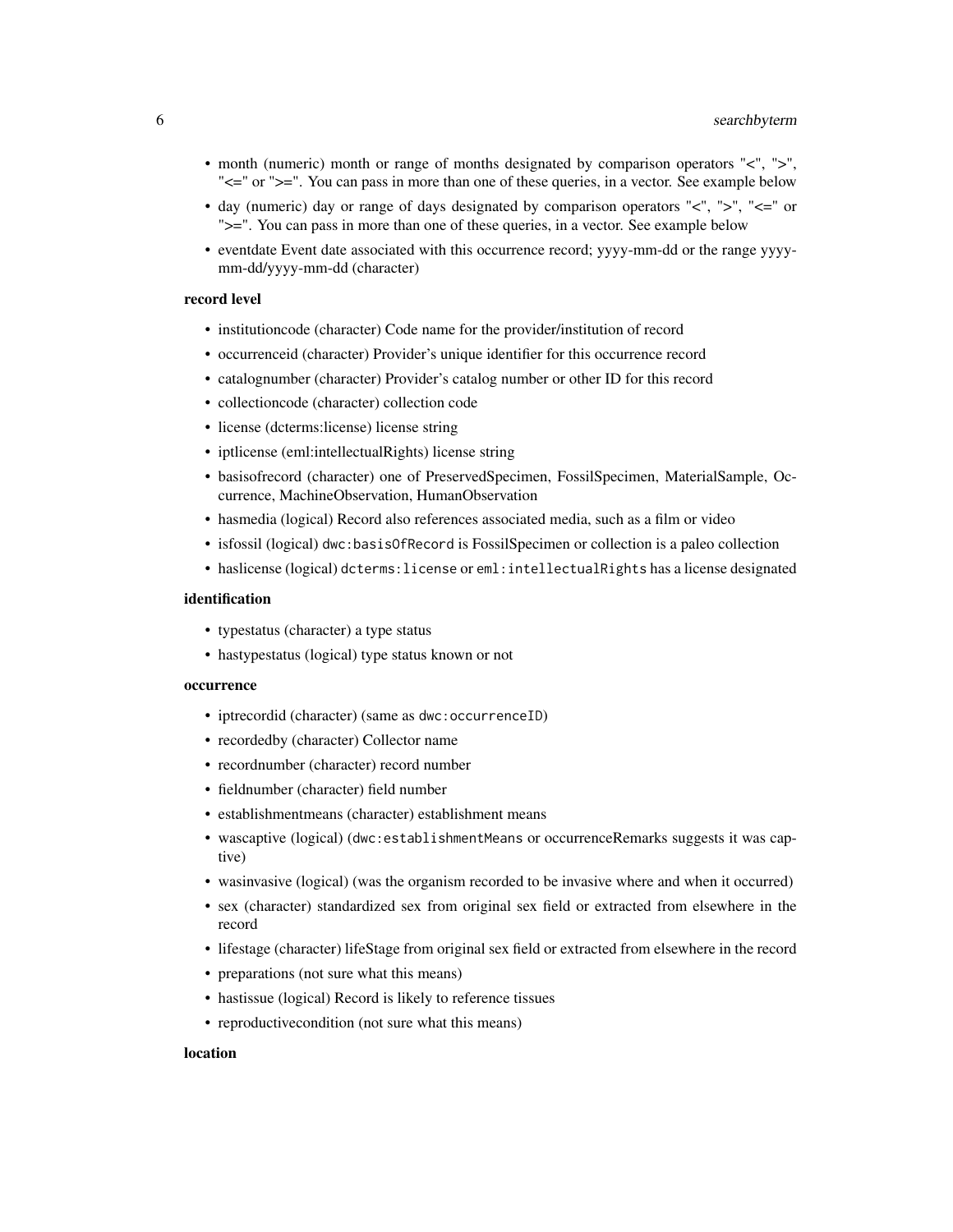#### searchbyterm 7

- continent (character) Continent to search for occurrence
- country (character) Country to search for occurrence
- stateprovince (character) State or province to search for occurrence
- county (character) County to search for occurrence
- island (character) Island to search for occurrence
- igroup (character) Island group to search for occurrence
- municipality (character)
- waterbody (character)
- geodeticdatum (character)
- georeferencedby (character)
- georeferenceverificationstatus (character)
- location a Google GeoField of the dwc:decimalLatitude, dwc:decimalLongitude
- mappable (logical) Record includes valid coordinates in decimal latitude and decimal longitude

#### geological context

- bed (character) geological bed
- formation (character) geological formation
- group (character) geological group
- member (character) geological member

#### traits

- haslength (logical) (was a value for length extracted?)
- hasmass (logical) (was a value for mass extraccted?)
- hassex (logical) (does the record have sex?)
- haslifestage (logical) (does the record have life stage?)
- lengthtype (character) type of length measurement extracted from the record, can refer to a number or to a range) ('total length', 'standard length', 'snout-vent length','head-body length', 'fork length', 'total length range', 'standard length range', 'snout-vent length range', 'headbody length range', 'fork length range'
- lengthinmm (numeric) length measurement extracted from the record
- massing (numeric) mass measurement extracted from the record (For detailed information about trait extraction and aggregation and querying via the VertNet portal, see http://vertnet.org/resources/traitsguide.htr

#### data set

- gbifdatasetid (character) GBIF identifier for the data set
- gbifpublisherid (character) GBIF identifier for the data publishing organization
- lastindexed (character) date (YYYY-MM-DD) the record was most recently indexed into Vert-Net
- networks (character) one of MaNIS, ORNIS, HerpNET, FishNet, VertNet, Arctos, Paleo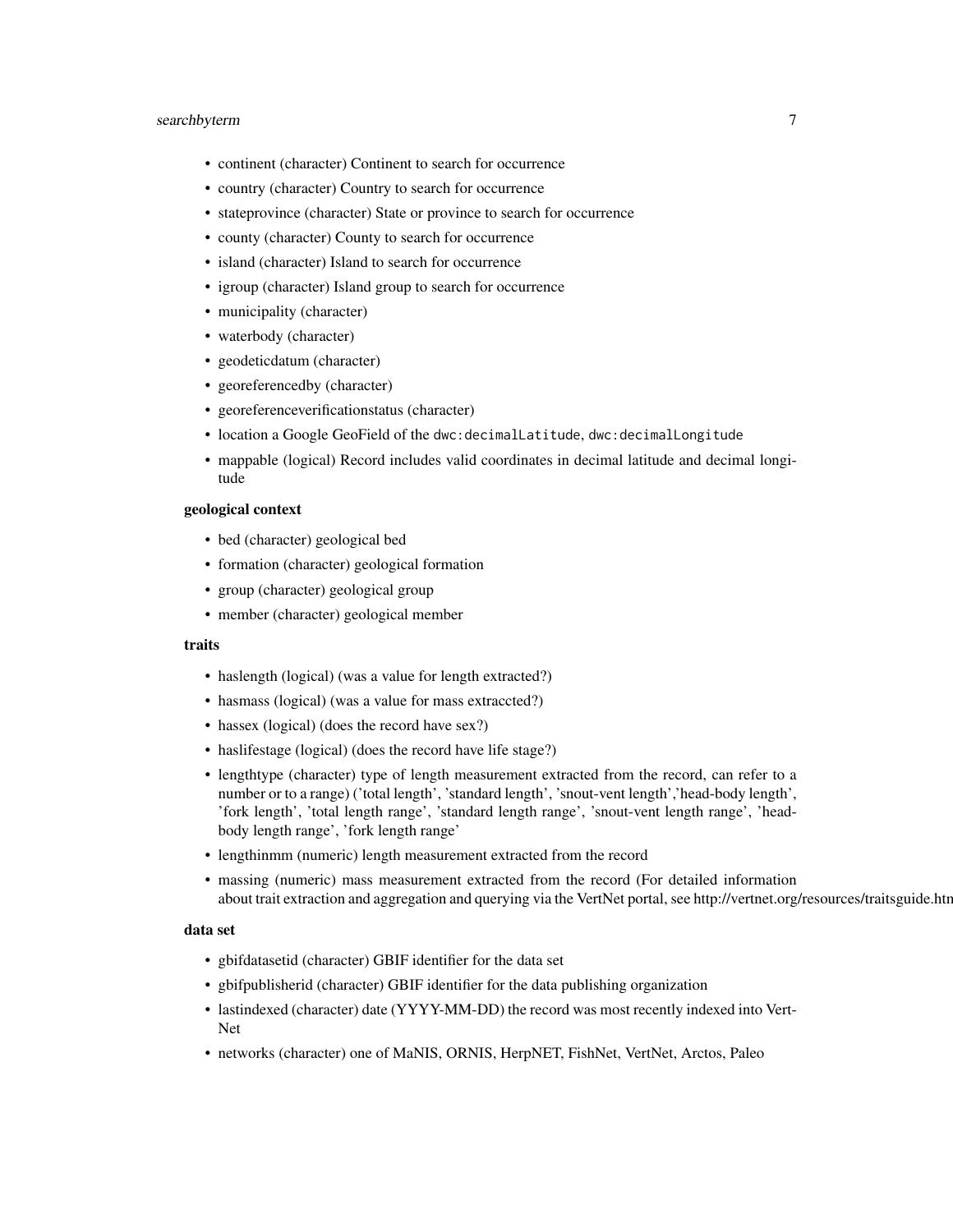- migrator (character) the version of the migrator used to process the data set, a date of form (YYYY-MM-DD)
- orgcountry (character) the country where the organization is located
- orgstateprovince (character) the first-level administrative unit where the organization is located

#### index

- rank (character) a higher number means the record is more complete with respect to georeferences, scientific names, and event dates
- vntype (character) Type of record; "specimen" or "observation"
- hashid (integer) a value to distribute records in 10k bins; 0-9998

#### other

• coordinateuncertaintyinmeters (character) Coordinate uncertainty in meters (numeric) or range of uncertainty values designated by comparison operators " $\lt$ ", " $\gt$ ", " $\lt =$ ", or " $\gt =$ "

#### No results?

It's possible to get no results with a call to searchbyterm(), then run it again 10 seconds later, and you do get a result. I'm not sure why this is, something having to do with Vertnet's infrastucture that I'm not aware of. Point is, if you are sure you haven't made any mistakes with the parameters, etc., then simply run the function call again.

#### References

https://github.com/VertNet/webapp/wiki/The-API-search-function

```
## Not run:
# Find multiple species
out <- searchbyterm(genus = "ochotona",
 specificepithet = "(princeps OR collaris)", limit=10)
# iptrecordid
searchbyterm(iptrecordid = "7108667e-1483-4d04-b204-6a44a73a5219")
# you can pass more than one, as above, in a single string in parens
records <- "(7108667e-1483-4d04-b204-6a44a73a5219 OR 1efe900e-bde2-45e7-9747-2b2c3e5f36c3)"
searchbyterm(iptrecordid = records, callopts = list(verbose = TRUE))
# Specifying a range (in meters) for uncertainty in spatial location
# (use quotes)
out <- searchbyterm(class = "aves", stateprovince = "nevada",
 coordinateuncertaintyinmeters = "<25")
out <- searchbyterm(class = "aves", stateprovince = "california", year = 1976,
 coordinateuncertaintyinmeters = "<=1000")
# Specifying records by event date (use quotes)
out <- searchbyterm(class = "aves", stateprovince = "california",
```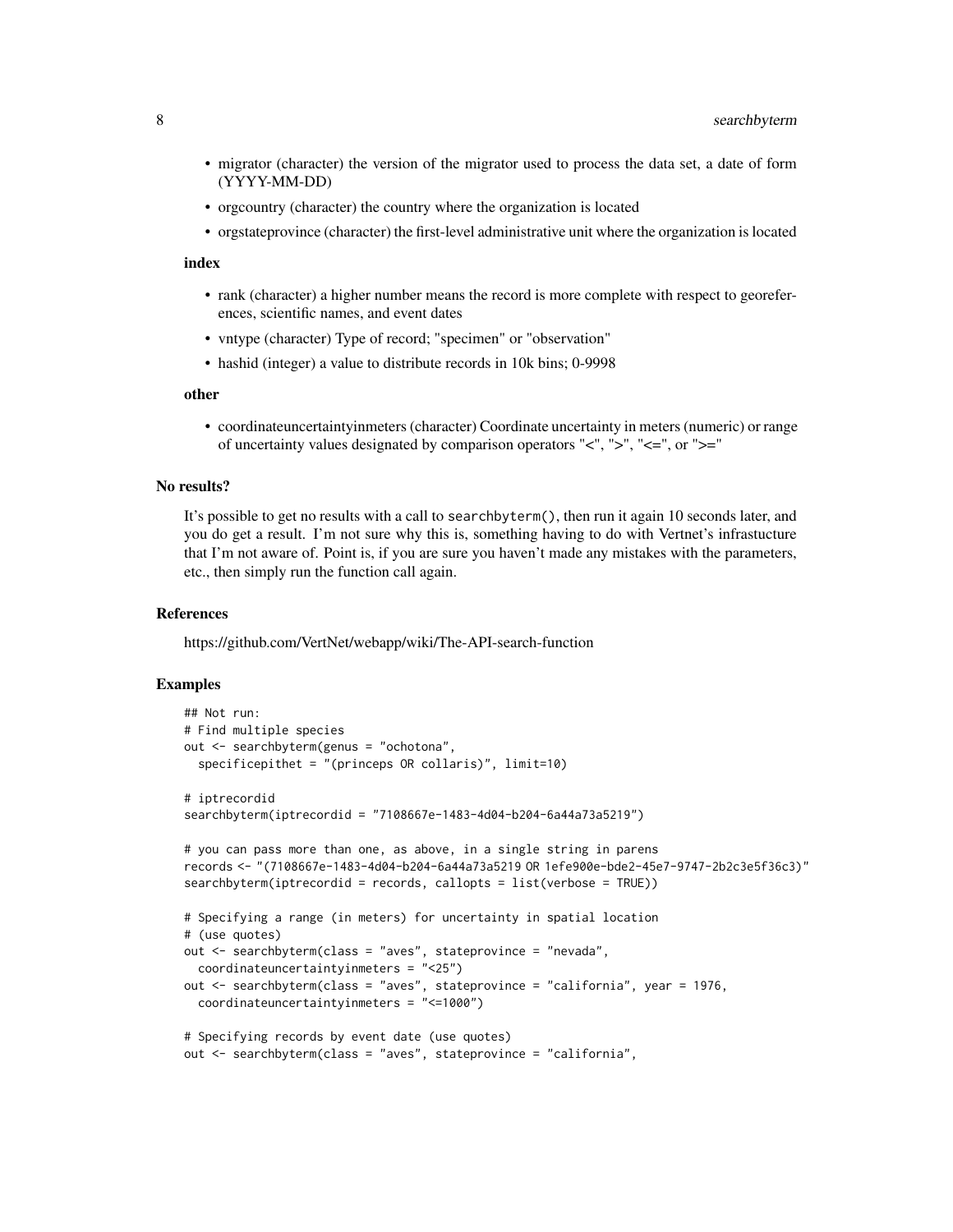#### <span id="page-8-0"></span>spatialsearch 9

```
eventdate = "2009-03-25")
# ...but specifying a date range may not work
out <- searchbyterm(specificepithet = "nigripes",
  eventdate = "1935-09-01/1935-09-30")
# Pass in curl options for curl debugging
out <- searchbyterm(class = "aves", limit = 10,
callopts = list(verbose = TRUE))
# Use more than one year query
searchbyterm(genus = "mustela", specificepithet = "nigripes",
  year = c('>=1900', '<=1940'))
searchbyterm(sex = "male", limit = 30)$data$sex
searchbyterm(lifestage = "juvenile", limit = 30)$data$lifestage
## End(Not run)
```
<span id="page-8-1"></span>

| spatialsearch | Find records within some distance of a point given latitude and longi- |
|---------------|------------------------------------------------------------------------|
|               | tude.                                                                  |

#### Description

Searches by decimal latitude and longitude to return any occurrence record within the input distance (radius) of the input point.

#### Usage

```
spatialsearch(
  lat,
  long,
  radius,
  limit = 1000,
  compact = TRUE,messages = TRUE,
  ...
)
```
#### Arguments

| lat    | (numeric) Latitude of the central point, in decimal degrees required.                                                                                                                                                                       |
|--------|---------------------------------------------------------------------------------------------------------------------------------------------------------------------------------------------------------------------------------------------|
| long   | (numeric) Longitude of the central point, in decimal degrees required.                                                                                                                                                                      |
| radius | (numeric) Radius to search, in meters. There is no default value for this param-<br>eter. required.                                                                                                                                         |
| limit  | (integer) Limit on the number of records returned. If $>1000$ results, we use a<br>cursor internally, but you should still get up to the results you asked for. See<br>also bigsearch() to get larger result sets in a text file via email. |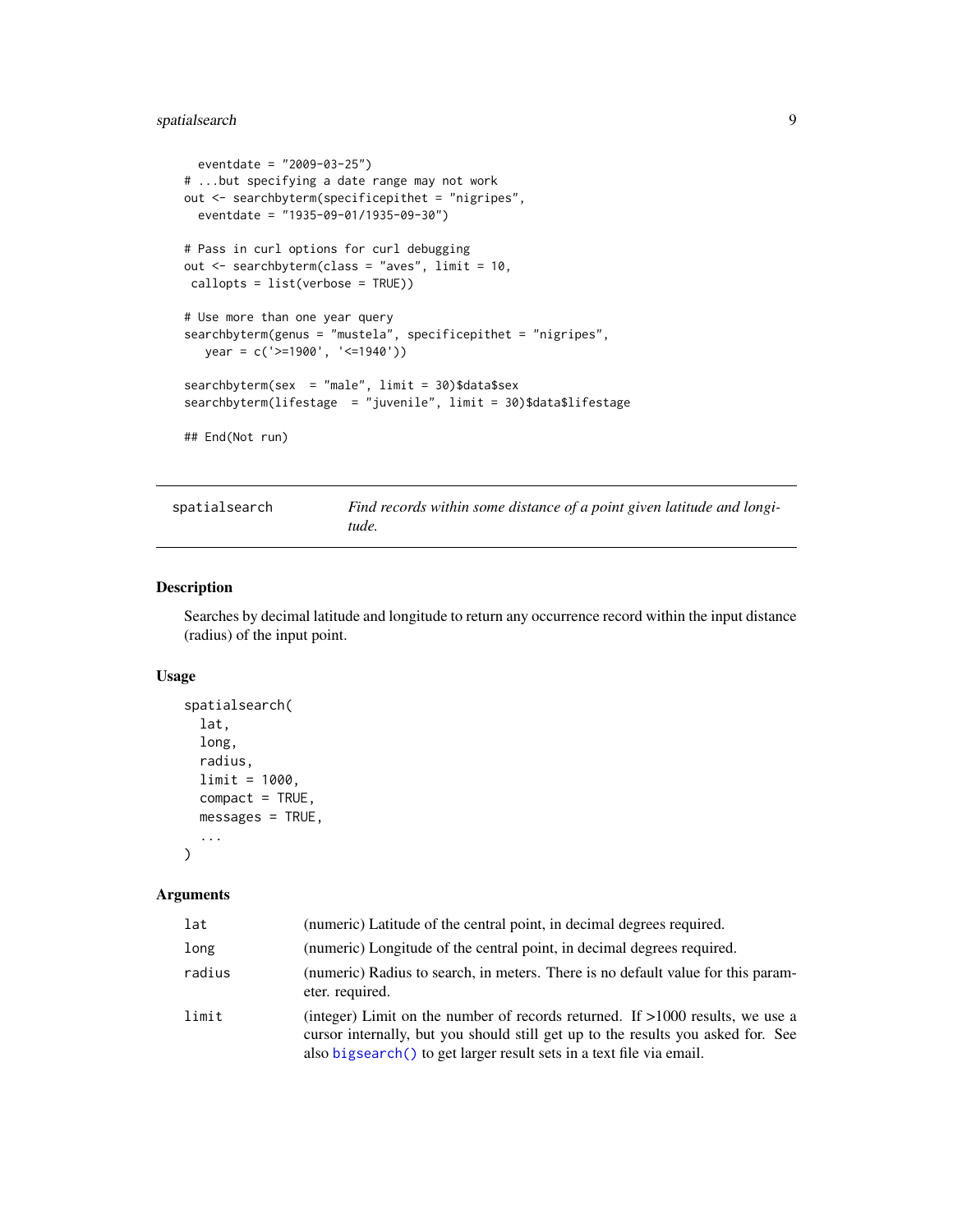<span id="page-9-0"></span>10 traitsearch and the contract of the contract of the contract of the contract of the contract of the contract of the contract of the contract of the contract of the contract of the contract of the contract of the contrac

| compact  | (logical) Return a compact data frame, default: TRUE             |
|----------|------------------------------------------------------------------|
| messages | (logical) Print progress and information messages. Default: TRUE |
| .        | Curl arguments passed on to crul:: HttpClient                    |

#### Details

[spatialsearch\(\)](#page-8-1) finds all records of any taxa having decimal lat/long coordinates within a given radius (in meters) of your coordinates.

#### Value

A list with two slots:

- meta: a named list of metadata for the search results
- data: a data frame of search results, columns vary

#### References

https://github.com/VertNet/webapp/wiki/The-API-search-function

#### Examples

```
## Not run:
res <- spatialsearch(lat = 33.529, long = -105.694, radius = 2000,
 limit = 10)
# Pass in curl options for curl debugging
out \le spatialsearch(lat = 33.529, long = -105.694, radius = 2000,
  limit = 10, verbose = TRUE)
```
## End(Not run)

traitsearch *Trait focused search*

#### Description

Trait focused search

#### Usage

```
traitsearch(
  taxon = NULL,has_mass = FALSE,
 has_length = FALSE,
 has\_sex = FALSE,has_lifestage = FALSE,
  length_type = NULL,
```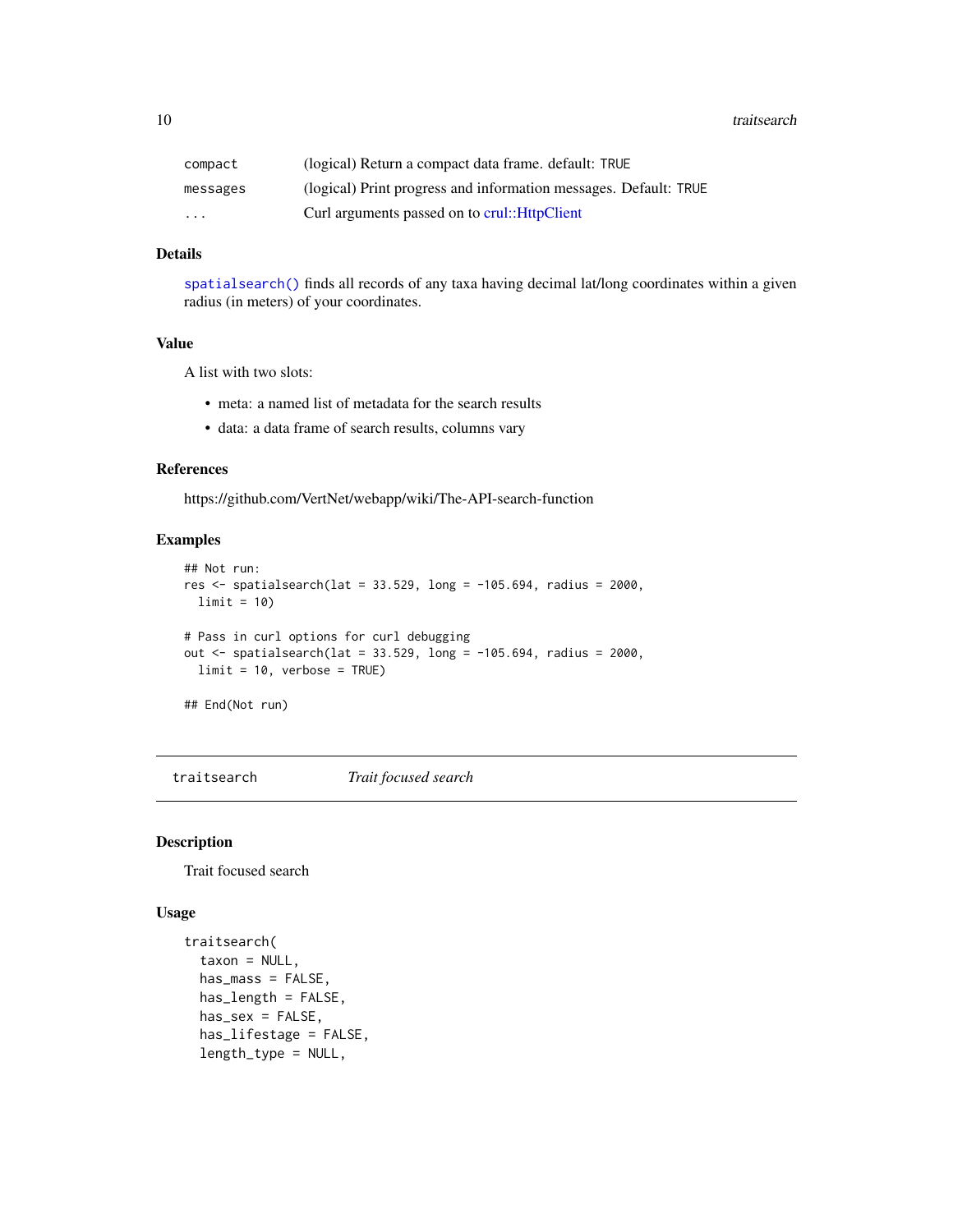#### <span id="page-10-0"></span>traitsearch that the contract of the contract of the contract of the contract of the contract of the contract of the contract of the contract of the contract of the contract of the contract of the contract of the contract

```
length = NULL,mass = NULL,limit = 1000,
 compact = TRUE,
 messages = TRUE,
 callopts = list(),
  ...
)
```
#### Arguments

| taxon         | (character) Taxonomic identifier or other text to search for                                                                                                                                                                                                                                      |
|---------------|---------------------------------------------------------------------------------------------------------------------------------------------------------------------------------------------------------------------------------------------------------------------------------------------------|
| has_mass      | (logical) limit to records that have mass data (stored in massing). Default:<br><b>FALSE</b>                                                                                                                                                                                                      |
| has_length    | (logical) limit to records that have length data (stored in lengthinmm). Default:<br><b>FALSE</b>                                                                                                                                                                                                 |
| has_sex       | (logical) limit to records that have sex data (stored in sex). Default: FALSE                                                                                                                                                                                                                     |
| has_lifestage | (logical) limit to records that have lifestage data (stored in lifestage). Default:<br><b>FALSE</b>                                                                                                                                                                                               |
| length_type   | (character) length type, one of 'total length', 'standard length', 'snout-vent length',<br>'head-body length', 'fork length', 'total length range', 'standard length range',<br>'snout-vent length range', 'head-body length range', 'fork length range'. (stored<br>in lengthtype) Default: NULL |
| length        | (list) list of query terms for length, e.g., " $< 100$ "                                                                                                                                                                                                                                          |
| mass          | (list) list of query terms for mass, e.g., " $< 100$ "                                                                                                                                                                                                                                            |
| limit         | (numeric) Limit on the number of records returned. If $>1000$ results, we use a<br>cursor internally, but you should still get up to the results you asked for. See also<br>bigsearch to get larger result sets in a text file via email.                                                         |
| compact       | Return a compact data frame (boolean)                                                                                                                                                                                                                                                             |
| messages      | Print progress and information messages. Default: TRUE                                                                                                                                                                                                                                            |
| callopts      | curl options in a list passed on to HttpClient, see examples                                                                                                                                                                                                                                      |
| $\cdots$      | (character) Additional search terms. These must be unnamed                                                                                                                                                                                                                                        |

#### Details

Wraps [vertsearch](#page-12-1), with some of the same parameters, but with additional parameters added to make querying for traits easy.

#### Value

a list, same as returned by [vertsearch](#page-12-1), with data in the data slot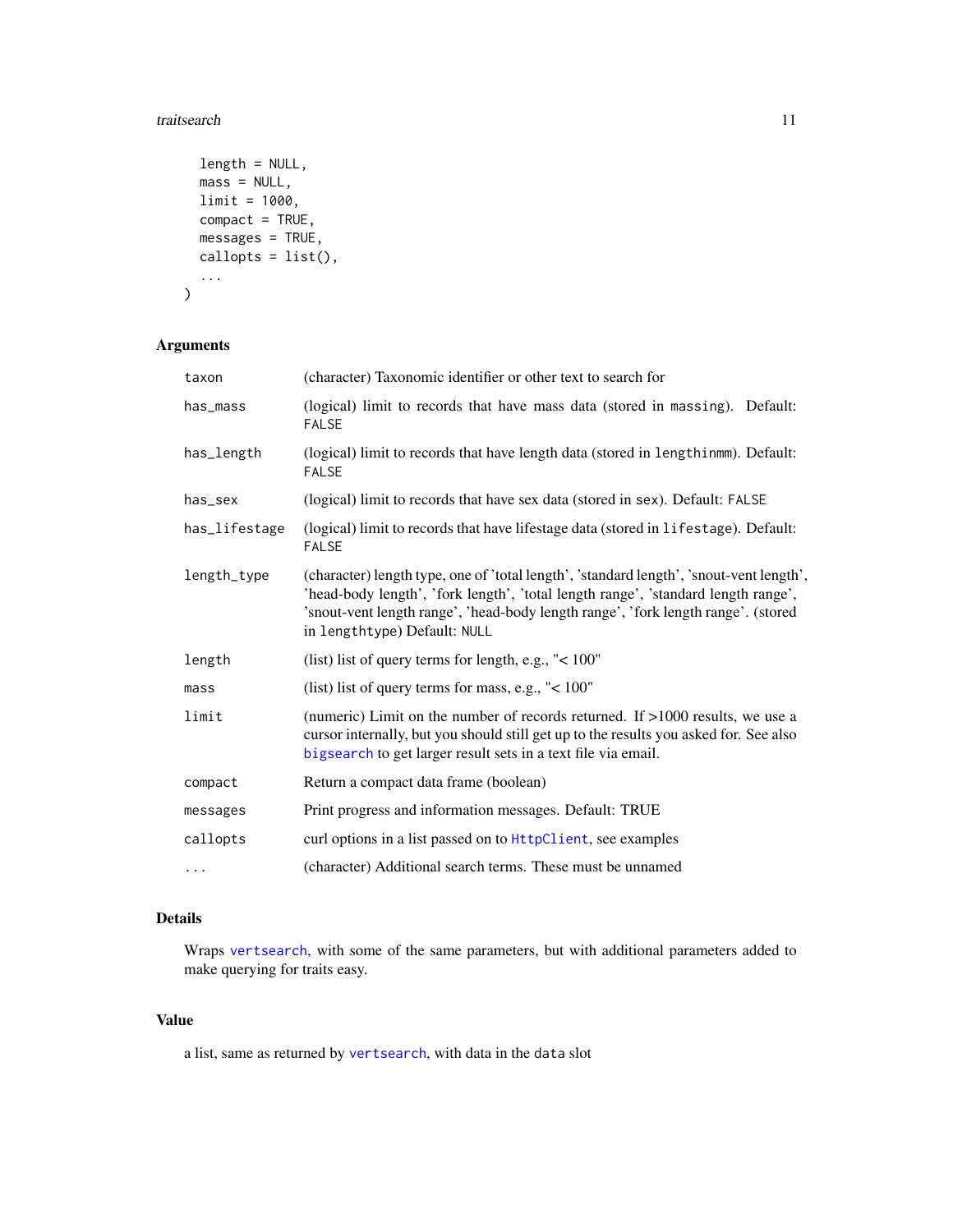#### Examples

```
## Not run:
traitsearch(has_mass = TRUE, limit = 3)
traitsearch(has_lifestage = TRUE)
traitsearch(has_mass = TRUE, has_length = TRUE)
res <- traitsearch(length_type = "total length",
  length = list(">= 300", "<= 1000"))
summary(as.numeric(res$data$lengthinmm))
res \le traitsearch(has_mass = TRUE, mass = list(">= 20", "<= 500"))summary(as.numeric(res$data$massing))
traitsearch(taxon = "aves", has_mass = TRUE, limit = 100)
## End(Not run)
```
vertmap *Make a simple map to visualize VertNet data.*

#### Description

Plots record locations on a world or regional map using latitude/longitude data returned by a VertNet search.

#### Usage

```
vertmap(
  input = NULL,
  mapdatabase = "world",
  region = ".".geom = geom_point,
  jitter = NULL
\mathcal{L}
```
#### Arguments

| input       | Output from vertsearch, searchbyterm, or spatialsearch. Must include<br>columns "decimallatitude" and "decimallongitude"                                                                                                                                                                     |
|-------------|----------------------------------------------------------------------------------------------------------------------------------------------------------------------------------------------------------------------------------------------------------------------------------------------|
| mapdatabase | The base map on which your data are displayed; what you choose here deter-<br>mines what you can choose in the region parameter; one of: county, state, usa,<br>world, world2, france, italy, or nz                                                                                          |
| region      | The region in which your data are displayed; to see region names for the "world"<br>database layer, run sort (unique (map_data ("world") \$region)) after loading<br>packages maps and ggplot2; to see region names for the US "state" layer, run<br>sort(unique(map_data("state")\$region)) |
| geom        | Specifies the type of object being plotted; one of: geom_point or geom_jitter<br>(do not use quotes)                                                                                                                                                                                         |
| jitter      | If geom = geom_jitter, the amount by which to jitter points in width, height, or<br>both. Default                                                                                                                                                                                            |

<span id="page-11-0"></span>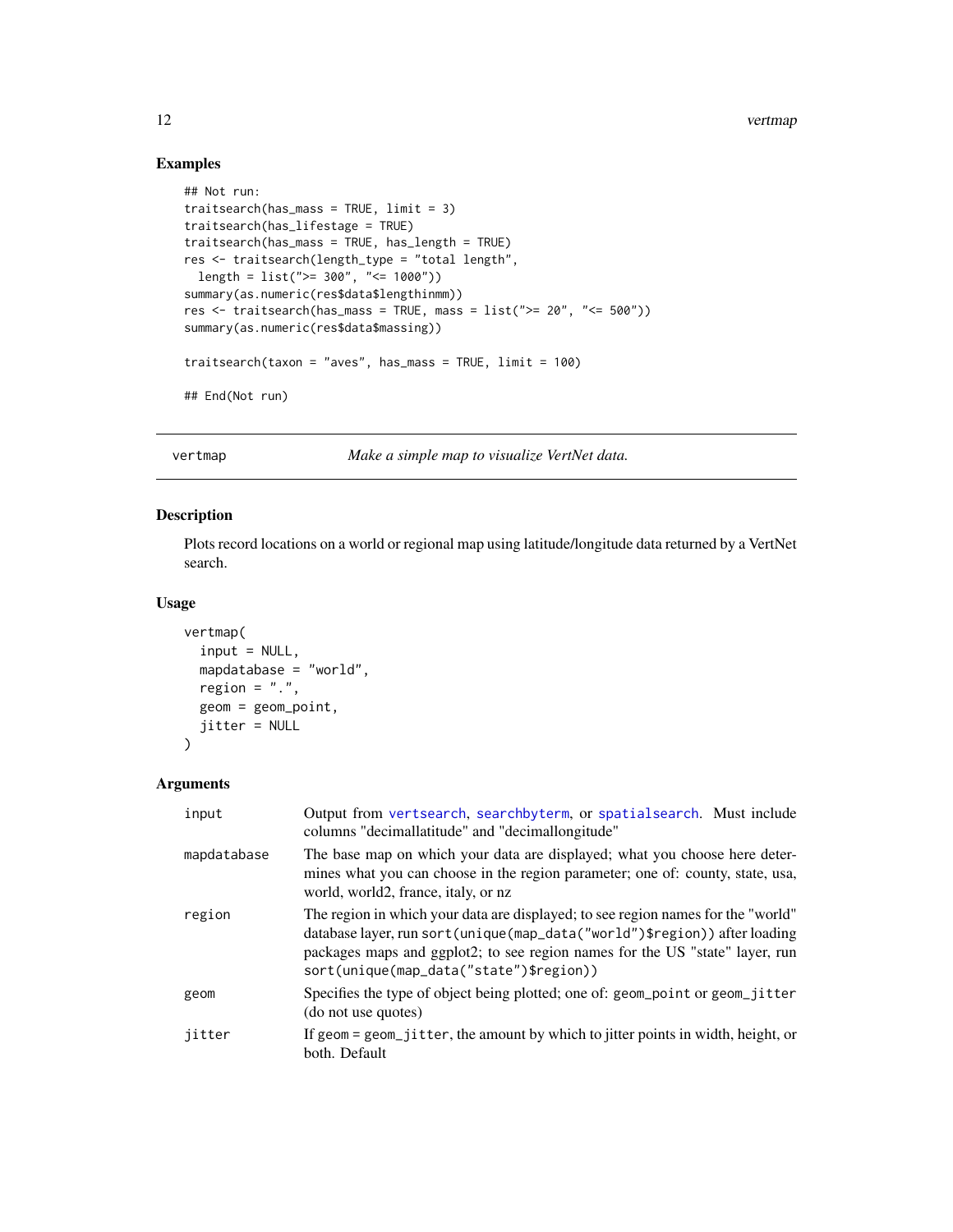#### <span id="page-12-0"></span>vertsearch 13

#### Details

vertmap uses decimal latitude and longitude data in records generated by an rvertnet search to display returned records on a specified base map. Taxa are color-coded by scientific name, if available. Adapt the vertmap code to construct maps according to your own specifications.

#### Value

Map of record locations displayed on the selected base map

#### Examples

```
## Not run:
out <- vertsearch("Junco hyemalis") # get occurrence records
vertmap(out) # map occurrence records
# Records are color coded by dwc term "scientificname" - sometimes unavailble
out <- vertsearch("mustela nigripes")
vertmap(input = out, mapdatabase = "state")# Use searchbyterm() to match records with mapped region
spec <- searchbyterm(genus = "ochotona", specificepithet = "princeps", state = "california",
limit = 200)
vertmap(input = spec, mapdatabase = "state", region = "california")
# Many species
splist <- c("Accipiter erythronemius", "Aix sponsa", "Haliaeetus leucocephalus",
"Corvus corone", "Threskiornis molucca", "Merops malimbicus")
out <- lapply(splist, function(x) vertsearch(t=x, lim=100))
library("plyr")
out <- ldply(lapply(out, "[[", "data"))
vertmap(out)
## jitter points
library("ggplot2")
vertmap(out, geom = geom_jitter, jitter = position_jitter(1, 6))
## End(Not run)
```
<span id="page-12-1"></span>

vertsearch *Find records using a global full-text search of VertNet archives.*

#### Description

Returns any record containing your target text in any field of the record.

#### Usage

```
vertsearch(
  taxon = NULL,
  ...,
```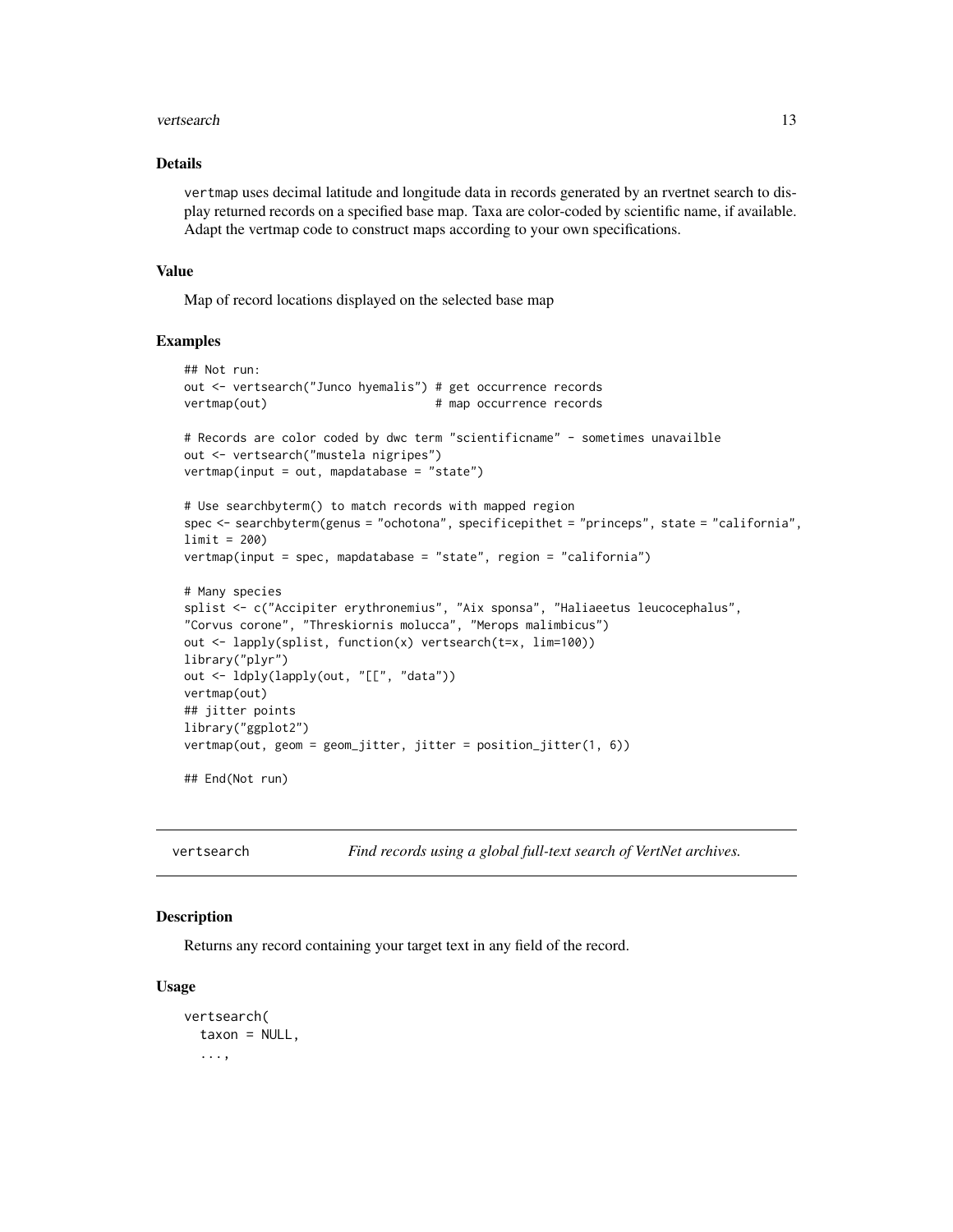```
limit = 1000,
 compact = TRUE,messages = TRUE,only_dwc = TRUE,callopts = list()\lambda
```
#### Arguments

| taxon      | (character) Taxonomic identifier or other text to search for                                                                                                                                                                              |
|------------|-------------------------------------------------------------------------------------------------------------------------------------------------------------------------------------------------------------------------------------------|
| $\ddots$ . | (character) Additional search terms. These must be unnamed                                                                                                                                                                                |
| limit      | (numeric) Limit on the number of records returned. If $>1000$ results, we use a<br>cursor internally, but you should still get up to the results you asked for. See also<br>bigsearch to get larger result sets in a text file via email. |
| compact    | Return a compact data frame (boolean)                                                                                                                                                                                                     |
| messages   | Print progress and information messages. Default: TRUE                                                                                                                                                                                    |
| only_dwc   | (logical) whether or not to return only Darwin Core term fields. Default: TRUE                                                                                                                                                            |
| callopts   | curl options in a list passed on to HttpClient, see examples                                                                                                                                                                              |

#### Details

[vertsearch](#page-12-1) performs a nonspecific search for your input within every record and field of the Vert-Net archives. For a more specific search, try [searchbyterm](#page-3-1)

#### Value

A data frame of search results

#### References

<https://github.com/VertNet/webapp/wiki/The-API-search-function>

```
## Not run:
out <- vertsearch(taxon = "aves", "california", limit=3)
# Limit the number of records returned (under 1000)
out <- vertsearch("(kansas state OR KSU)", limit = 200)
# Use bigsearch() to retrieve >1000 records
# Find multiple species using searchbyterm():
# a) returns a specific result
out <- searchbyterm(genus = "mustela", species = "(nivalis OR erminea)")
vertmap(out)
# b) returns a non-specific result
out <- vertsearch(taxon = "(mustela nivalis OR mustela erminea)")
vertmap(out)
```
<span id="page-13-0"></span>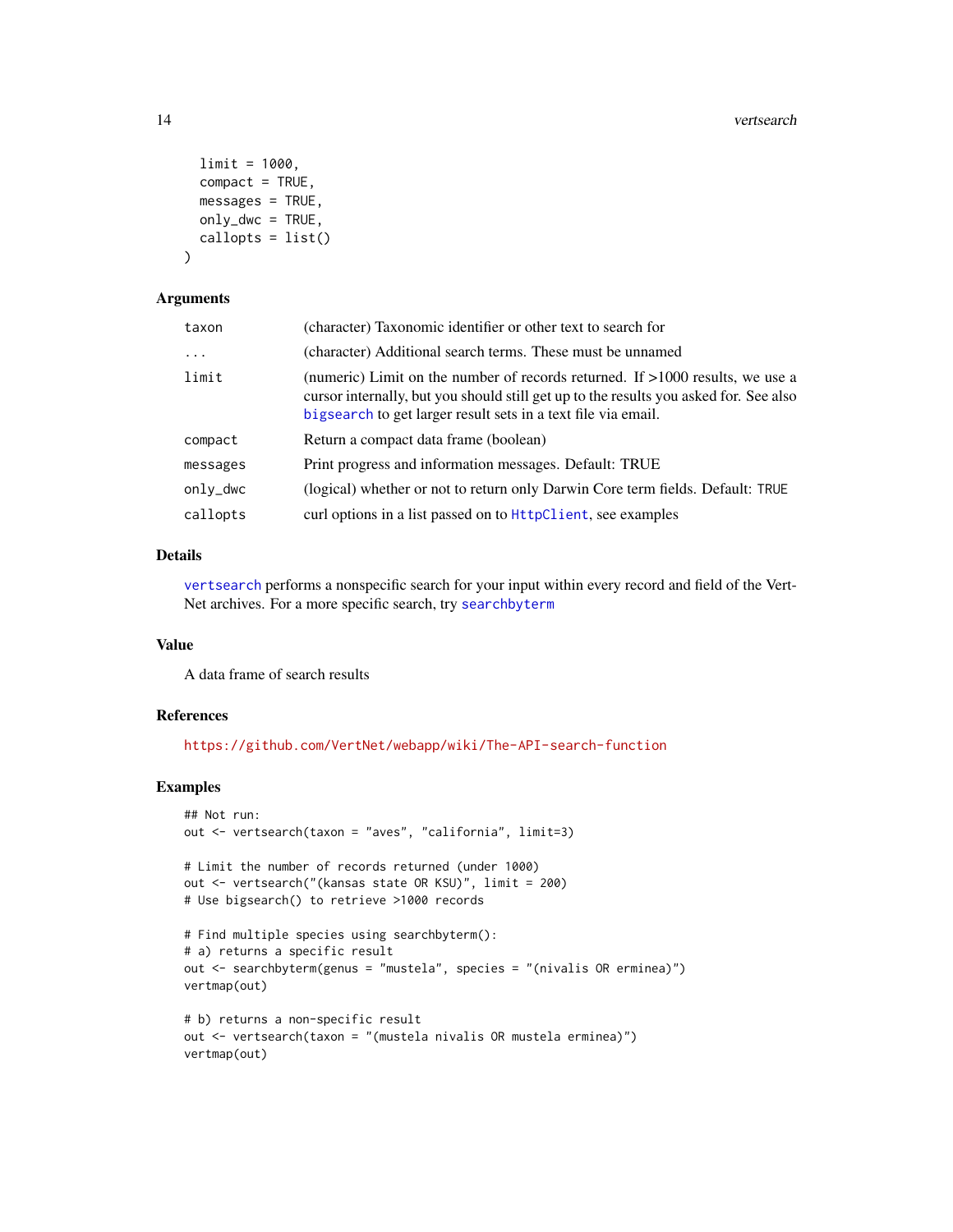```
# c) returns a non-specific result
splist <- c("mustela nivalis", "mustela erminea")
out \leq lapply(splist, function(x) vertsearch(taxon = x, lim = 500))
library("plyr")
out <- ldply(lapply(out, "[[", "data"))
vertmap(out)
# curl options
vertsearch(taxon = "Aves", limit = 10, callopts = list(verbose = TRUE))
# vertsearch(taxon = "Aves", limit = 10, callopts = list(timeout_ms = 10))
## End(Not run)
```
<span id="page-14-1"></span>vertsummary *Summarize a set of records downloaded from VertNet.*

#### Description

Creates a simple summary of data returned by a VertNet search.

#### Usage

vertsummary(input, verbose = TRUE)

#### Arguments

| input   | Output from vertsearch, searchbyterm, or spatial search. Required. |
|---------|--------------------------------------------------------------------|
| verbose | Print progress and information messages. Default: TRUE             |

#### Details

[vertsummary](#page-14-1) provides information on the sources, types and extent of data returned by a VertNet search.

#### Value

A list of summary statistics

```
## Not run:
# get occurrence records
recs <- vertsearch("Junco hyemalis", limit = 10)
# summarize occurrence records
vertsummary(recs)
vertsummary(vertsearch("Oncorhynchus clarki henshawi"))
## End(Not run)
```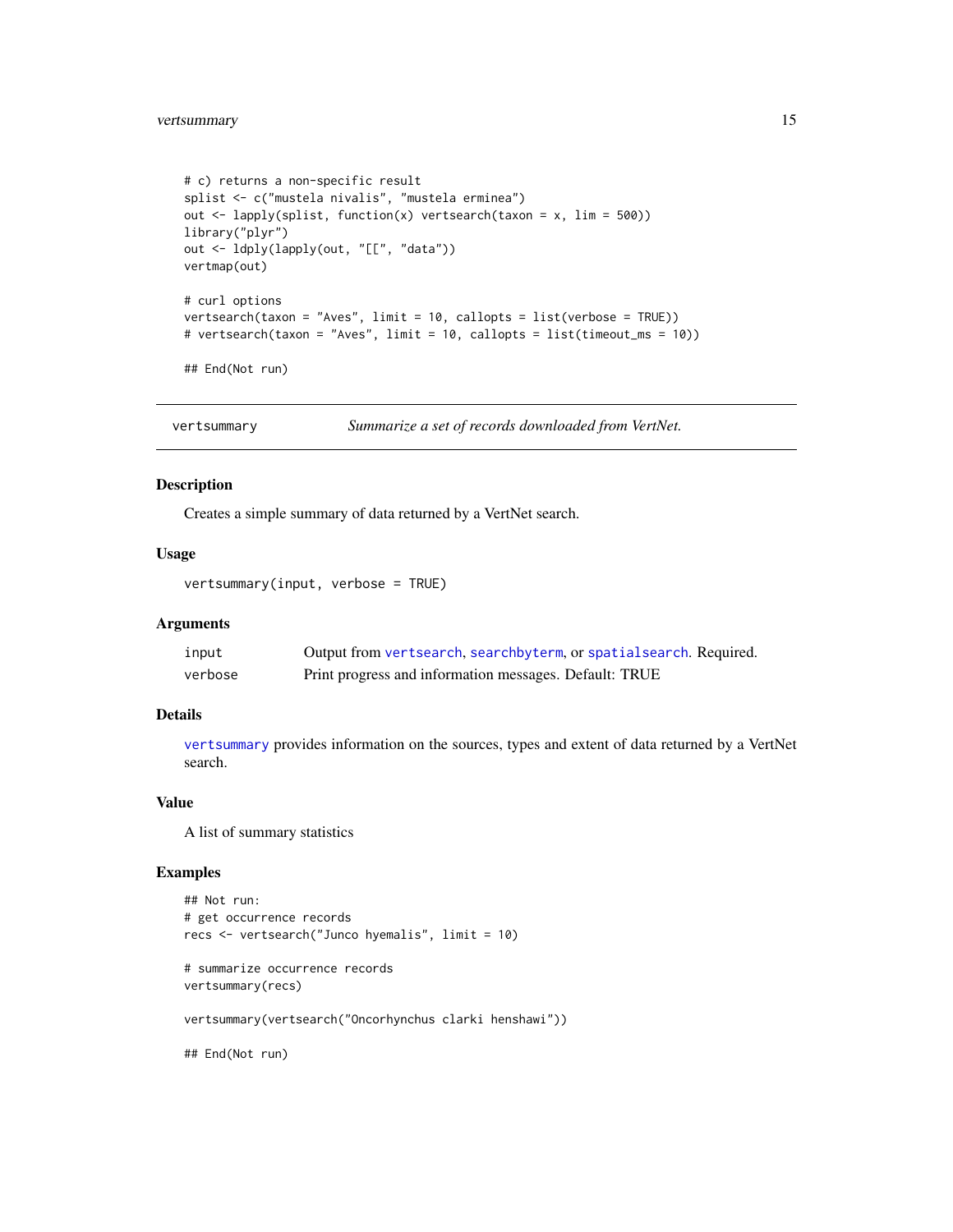<span id="page-15-0"></span>

#### Description

Search by Vertnet occurrence ID

#### Usage

vert\_id(ids, compact = TRUE, messages = TRUE, ...)

#### Arguments

| ids      | (character) VertNet IDs, one or more. Required.                                        |
|----------|----------------------------------------------------------------------------------------|
| compact  | (logical) Return a compact data frame. That is, remove empty columns. Default:<br>TRUE |
| messages | (logical) Print progress and information messages. Default: TRUE                       |
| $\cdots$ | Curl arguments passed on to crul:: HttpClient                                          |

#### Details

VertNet IDs can be a variety of things, some URIs (i.e., with http://...), while others start with urn.

Internally in this function we filter data to darwin core terms only. To see what terms we use, do readLines( system.file("extdata","simple\_dwc\_terms.txt",package = "rvertnet")). Get in touch with us if these terms need correcting/are out of date. The terms are from https://github.com/tdwg/dwc/blob/master/di

#### Value

A list, with data frame of search results, and list of metadata

```
## Not run:
vert_id(ids = "urn:catalog:CM:Herps:116520")
ids <- c("http://arctos.database.museum/guid/MSB:Mamm:56979?seid=1643089",
         "urn:catalog:CM:Herps:116520",
         "urn:catalog:AUM:Fish:13271")
res <- vert_id(ids)
res$data$occurrenceid
out <- vertsearch(taxon = "aves", state = "california", limit = 5)
(ids <- out$data$occurrenceid)
res <- vert_id(ids)
identical(sort(res$data$occurrenceid), sort(ids))
## End(Not run)
```